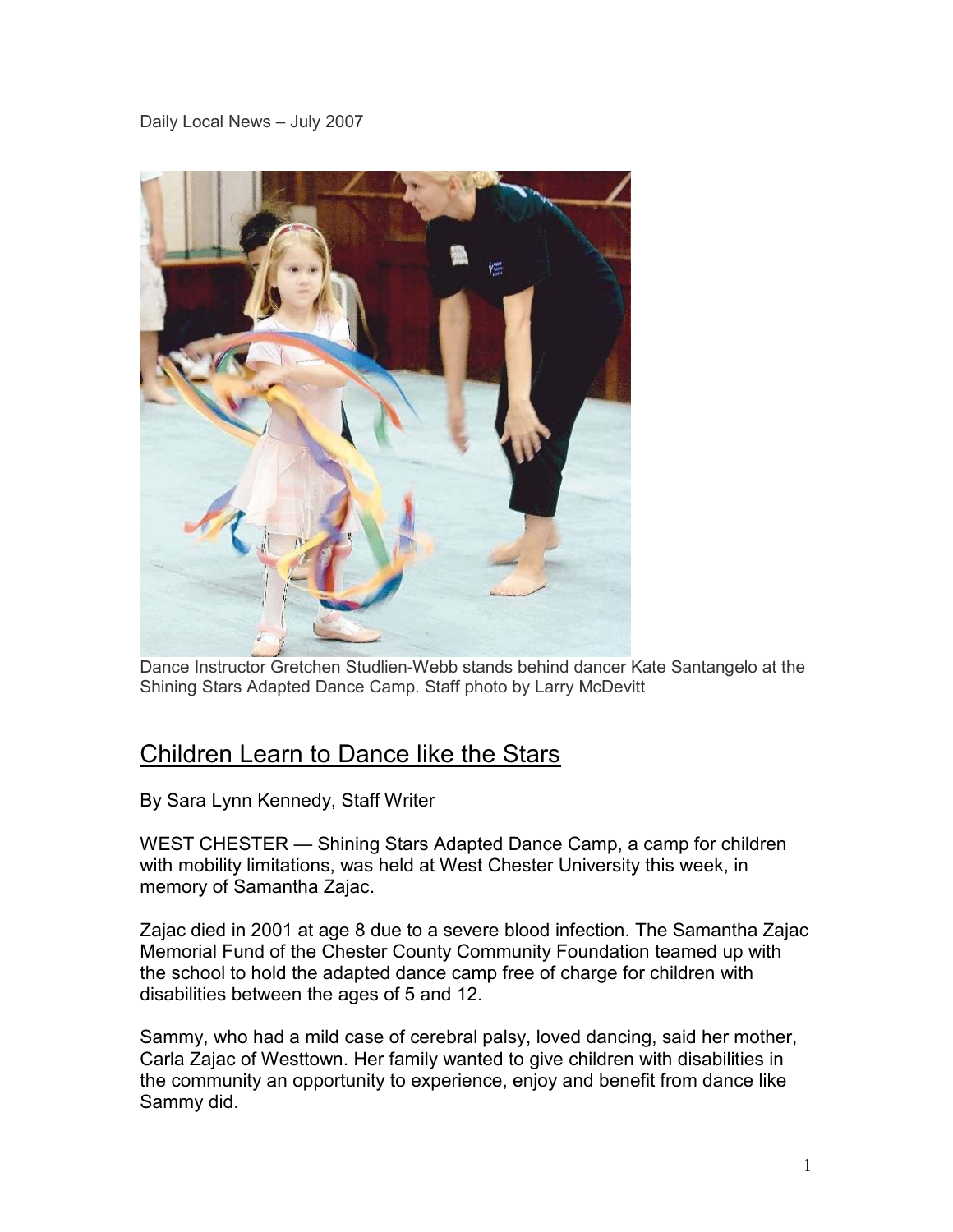"Sammy loved creative movement and responded to music. She had great rhythm," said Zajac. "Music was a very big part of her life."

Sammy excelled and received satisfaction from dancing and the Zajac family hoped that other children, with limitations in how they can dance, would benefit and enjoy dancing as much as Sammy did.

"She would dance on our cocktail table to Van Morrison, Zajac said. "Dancing was another channel for her uniqueness."

The family approached Monica Lepore, a professor at the university, who teaches the adaptive physical education classes that Sammy participated in, with their idea of starting a camp. This camp, which got under way this week for its inaugural session, is the first of its kind to be held in this area.

Zajac said the goal of this camp is for every child to benefit. Children with physical disabilities sometimes have trouble being "mainstreamed" into regular dance classes. A program like this takes the children out of that environment. They can feel capable and confident in a setting where they feel comfortable.

"We did this so that other children, with more significant disabilities, could also love dance the way Sammy did," Zajac said.

Lepore said she loves her job because she gets to see the hearts of her students.

"I get to see students in a different light. They have to get goofy and bring themselves down to the kid's level," she said.

Four girls, between the ages of 5 and 10, attended this week's camp.

The class aimed to adapt to the needs of each child. Many of the dance moves used arm and hand expressions focusing on upper body strength. Each child was given lots of individual attention by a team of WCU students as well as professors.

On Wednesday, as a visitor watched, the girls danced with streamers to songs like "Under the Sea," from Disney's "The Little Mermaid" and "Shining Star," by Earth, Wind and Fire. Dressed up in their dancing gear, they seemed to let go of their physical obstacles with each new dance move.

The children danced to fast and slow music, sat on mats and did exercises, used instruments and played freeze frame dancing games. They broke out of their shells and showed confidence in their dancing. The children connected with their teachers and each other in the camp. The room was filled with laughter; the